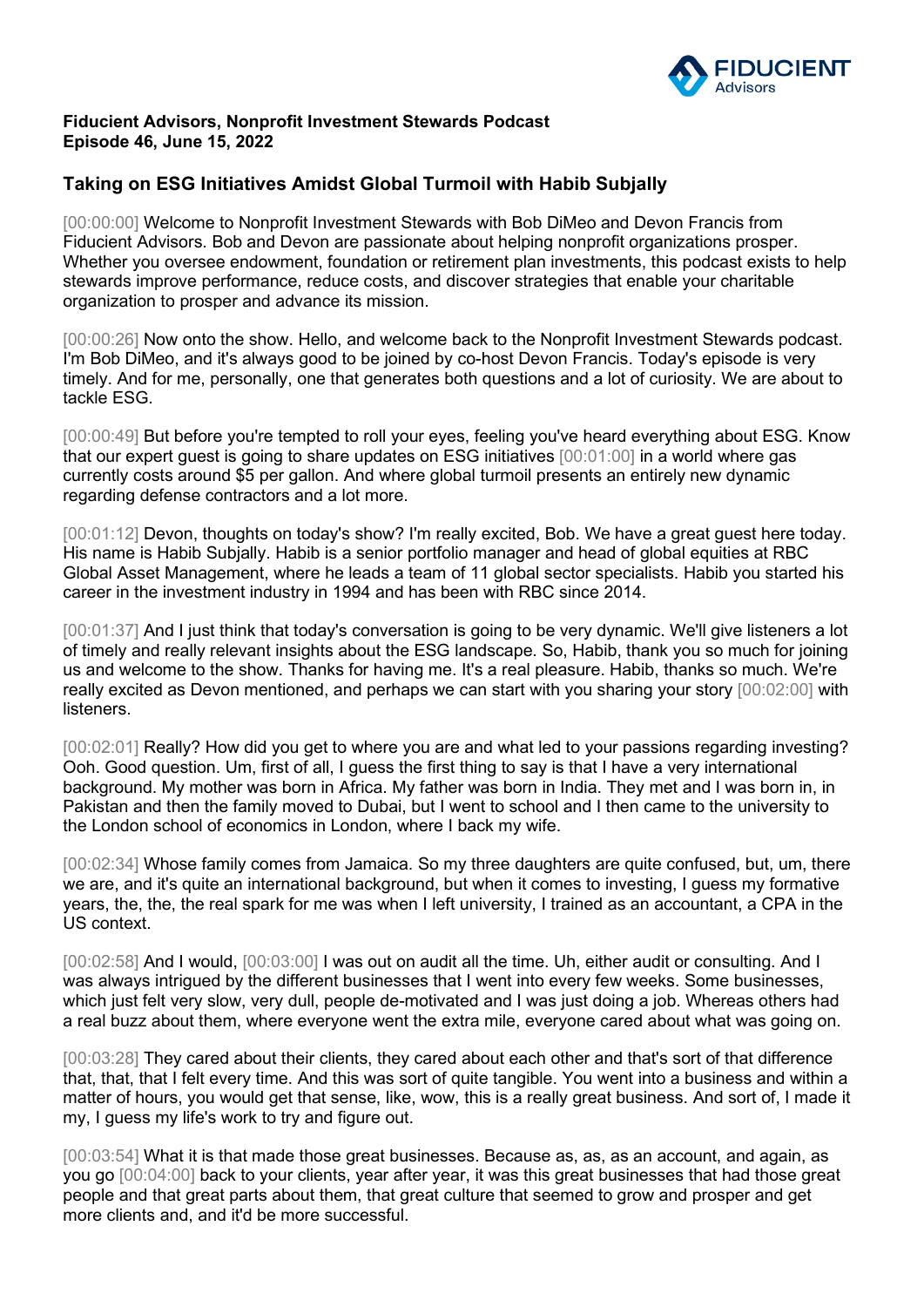

[00:04:16] And, and that really intrigued me. That's great. Have you been, wow. Talk about a, uh, an international background. I don't think we've ever, ever had someone with, um, with quite as, uh, quite as much diversity in, in the background of just your own upbringing. So that's really fascinating. So as you know, what we're primarily going to be talking about today is ESG investing.

[00:04:40] And I think many folks have heard the headlines and have seen the statistics, that there is a huge momentum in assets flowing into ESG strategies. So, in your opinion, does the momentum that we've seen in ESG investing represent [00:05:00] just a market trend or do you feel that it's more of a secular change?

[00:05:05] Clearly, there's a lot of momentum at the moment, but I think this is a secular change that, that has taken place, and this is not going away. And frankly, I think the roots of this secular change are in transparency and technology. I mean, look, for 20 odd years ago when I started in this industry, uh, we will.

[00:05:31] Provide our clients, uh, which were typically institutions, endowments, foundations, life insurance companies, pension plans, and so on with quarterly results. And we'd give them essentially, we gave them a number. You gave us this money. This is what we've done with, with your money. And we give them a number and that number would get incorporated amongst a lot of other managers.

[00:05:55] And that would go further down the chain and the ultimate client. Let's call it the [00:06:00] ultimate client Mr. And Mrs. Smith, who are saving for their retirement or who are saving for a particular reason to fund education or to fund research. That, they just got a number basically, three months, six months, perhaps annually, but now with transparency and with new regulations in reporting and technology, they can see what is happening with their money.

[00:06:29] They can see what their advisor's doing and what the insurance company is doing or what the pension plan is doing and what the asset manager is doing and so on. And they can see what that money is being invested in, and they can now ask questions about whether that money is being invested in line with their principles and their values or not.

[00:06:53] And I don't think this is going away. I think clients are, the ultimate investors are getting the asset [00:07:00] owners in that sense, are getting more demanding and more challenging and they should. It's their money. It's their returns. They care not just about the actual return that is, uh, the financial return that's, that's driven, but at what price that financial return has been generated, and those are very valid questions that people should offer and, and that is being awesome.

[00:07:22] And that is, that in my view has what, is what has driven this big upsurge in ESG.

[00:07:33] Habib, let's talk a moment about fossil fuels and as you're well aware, divestment or avoidance of fossil fuels is long been a hallmark of the E and ESG investing. But right now, very high inflation, a war in Eastern Europe, all of this has led to oil prices not only spiking, but near all time historical highs.

[00:07:54] And what kind of impact is the current environment having on the [00:08:00] conversation surrounding fossil fuels? Yeah. Look, I think there were, there were some in, in, in the industry that advocated, uh, divestment. And I think that they made a very strong case, but the reality is that fossil fuels are going to be around for, for a number of years.

[00:08:22] Uh, we may be at or near peak oil but, uh, that doesn't relate to gas and so on, and we can have these debates. The, I think in my view, we need to be in a position where the fossil fuel industry is here and has a, uh, and it's going to be around for, for a number of years. The real question is what the fossil fuel industry does with those cash flows.

[00:08:52] And we can look at that from a societal perspective, but we can also look at that from a company perspective. I mean, the conversations I have with many [00:09:00] CEOs of fossil fuel companies is what does your business look like in 20 years? I mean, typically, you know, if you're talking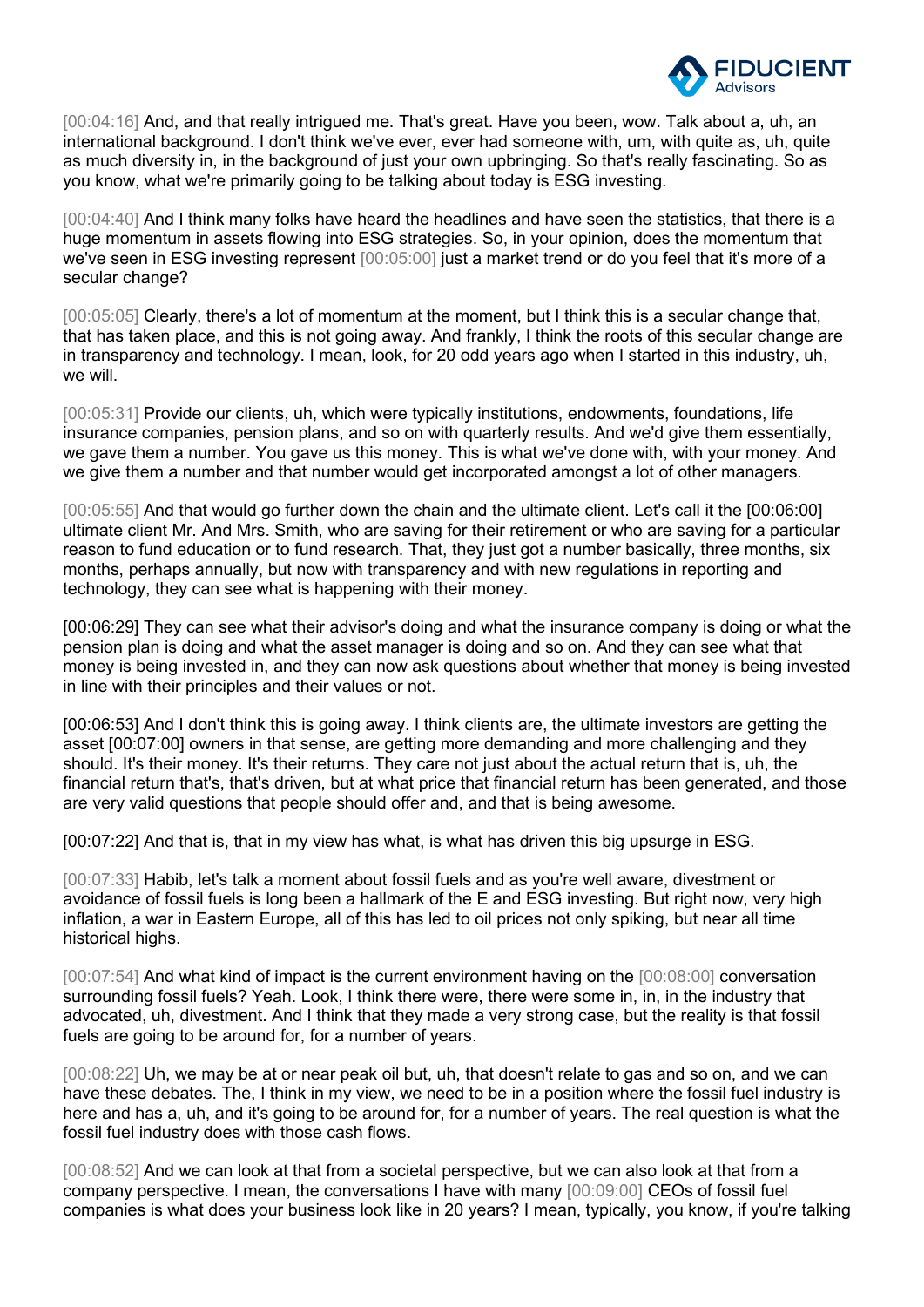

about LNG products, projects, those are multi-billion-dollar projects that take, let's say from discovery to commissioning, about 10 years, and then they flow for another 20 or perhaps 30 years.

[00:09:22] So these are 30, 40 year projects. And to commit to something like that, these businesses need to have a clear idea of what, how much demand will be out there for the products and what they're going to do. Uh, I think these are very valid conversations and we need to make sure that these investments, that these businesses are run for the long-term and not just with a rear view mirror, the world is going to be going to be different.

[00:09:55] And you raise the price of gasoline right now, [00:10:00] if anything, and the volatility of the price of gasoline. Um, and, and other energy, whether that's heating, it's about transport. This volatility has a great economic impact. And if we can move to renewable, obviously there's a very strong environmental argument, but there's also a great economic argument that the marginal cost of renewables is, is pretty much zero in many cases, but also that it is a much more predictable, much more stable cost to the economy.

[00:10:35] And, and many industries can then be, will be faced with less volatile inputs, and we'll be able to plan better investments for the longer term. And the same thing for, for consumers. So I think these are complex issues that in my view should not be categorized by divest completely. [00:11:00] I don't want to see it or hear it and pretend it doesn't exist because it will continue to exist.

[00:11:05] The real issue is how these companies transition and how these industries and businesses transition. And this is where I think investors as owners of these businesses have a very important role to play, to hold management to account, and to ensure that the management teams who are running these businesses do have a truly sustainable and enduring strategy that is valid for the next 20, 30 years, because that's the time horizon of this industry.

[00:11:38] I hope that goes some way towards answering your question. It absolutely does. And I'm curious if there are investment themes or specific opportunities that you'd identify and care to articulate? Well, clearly, I, I think there's going to be a lot of [00:12:00] opportunity around the renewable theme, but when you look at many of these fossil fuel companies, the oil companies, they have a huge amount of technology.

[00:12:11] They have capability. They have capital. They have cashflow. They are used to undertaking big, complex capital-intensive engineering projects in hostile environments with a very long-term time horizon. Can those skillsets and those, that human capital be repurposed in, in a more effective way? I think that when you look at these, these entities as businesses and say, well, what is this business going to be in 20 years time or 30 years time?

[00:12:44] Is it still going to be a business that is more valuable than it is today? I think that's going to hinge on whether they can repurpose the human capital and intellectual capital to address what the world looks like in 20 [00:13:00] years time, rather than what it did look like 20 years ago. So, Habib let's shift a bit.

[00:13:08] And I'm so curious to hear what you're hearing from your clients regarding investments in defense weapons and defense contractors, particularly now that there's a war on Eastern Europe? I know obviously it's an incredibly complex situation. So, what are some of the complexities in that area of the market?

[00:13:33] Well again, another great question. This is a nuanced area that is, that is changing. And up to recently, it was relatively easy for many of our clients to say, you know, I don't really need to think about it too much. I don't, don't like the industry and I don't want to be exposed to it and it was relatively easy to just walk away from it.

[00:13:57] And it was a relatively small part of [00:14:00] the opportunity set as well. That said, I think what we are faced with now in Europe is a very real issue. And much like the, the vaccine, you know, so where the world was faced with, with a problem and a private enterprise, it came, came to the rescue. I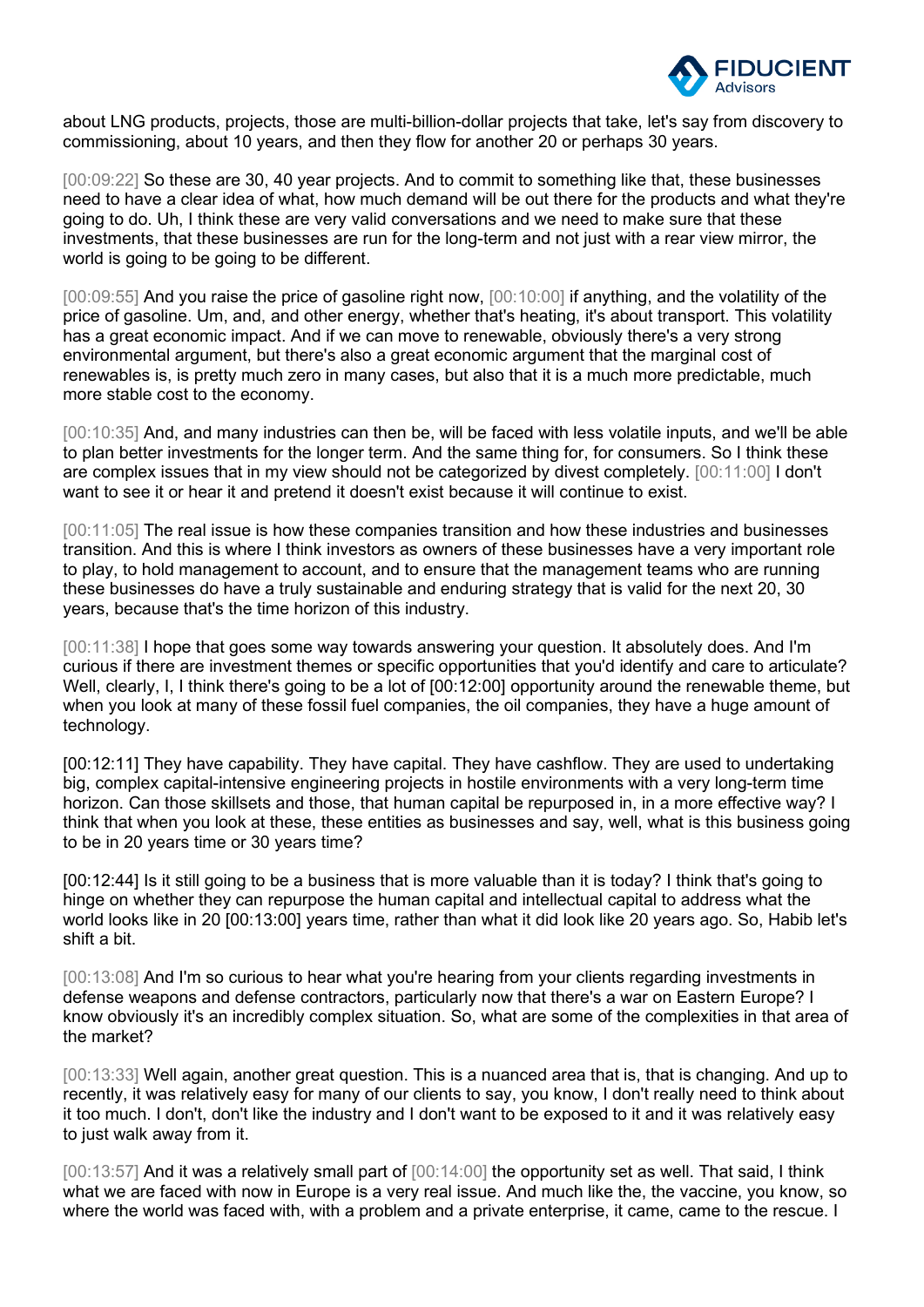

mean, you know, at the start of, of, of, of the pandemic, everyone said, oh, it takes about 10, 15 years to, to develop a vaccine.

[00:14:30] Even the optimists like Bill Gates said, it takes two years. And eventually we got it done in about a year. Uh, that said, again, they were like 150 yard vaccine candidates and about four or five kind did the job for the world. I don't know what happened to the others. We have 140 out, uh, but, but, but I suppose this is the, the, the power of private enterprise, right?

[00:14:54] That can, and should come to deal with the big social problems, [00:15:00] uh, of our communities, our countries and our societies. So many of our clients are now taking a fresh look at the defense industry. They can see that there is a national and societal need for defense that has become clearly, sort of brought to their attention.

[00:15:19] And at the same time they see the, the risks inherent in the business model of the defense companies. So., no one is going to criticize a defense company for supplying their own country, their national government with defensive or offensive weapons to meet the needs of, uh, to defend the realm.

[00:15:42] I mean, this is patriotism at its highest level of role and the way we, we all in our respective countries treat, um, treat soldiers who go out to, to, to defend us and to defend our freedom. But given the nature and the business [00:16:00] model of the defense industry, that it's a high fixed costs industry and profit, the marginal profits generated on the marginal sale are immense that the defense industry has a real incentive to sell.

[00:16:16] Uh, that, that product to other governments, and those can be governments that are very close allies of the national country, or indeed further and further out, but they can just get away with it. And I think this is what causes many of our clients so much concern that they don't want to be invested in businesses that are supplying distant governments, that they have very little social or cultural kind of attachment with, uh, weapons and then seeing those weapons used to, to bomb schools and hospitals and other atrocities.

[00:16:55] And, and that, that I think is the balance about how [00:17:00] we implement the kind of requirements and the values of asset owners at a corporate level. And I think this is one of those things that the, the, the defense industry is going to have to address this with, uh, and, and satisfy asset owners. Because ultimately if they want to attract that capital, they will, they will need to, to address these issues.

[00:17:28] But I think that debate is still at a very early stage. Yes, obviously, it's incredibly complex and the landscape is ever changing and hard to know. Um, it's certainly not a black and white issue. So, appreciate your perspective on that. One of the things that we wanted to ask about is ESG integration.

[00:17:49] So ESG integration is one of the most common ways for active managers to incorporate ESG into their investment process. I think about three quarters of active managers [00:18:00] report, uh, some level of ESG integration. So, can you talk a bit about what ESG integration looks like for RBC? Yeah. Okay. So, ESG can be integrated in a number of different ways.

[00:18:14] Uh, you know, many use it as an overlay. Many use it as a screen. I mean, for us, ESG is inherent in our, in our philosophy, our philosophy is very simple, to invest in great businesses at attractive valuations, right? And how do we identify those great businesses? Frankly, it's ESG. ESG is our offices and, and there's a real distinction.

[00:18:41] We see ourselves as investors in businesses, as opposed to traders of securities and many in our industry. If you ask them what defines a great, a great, great investment, the answer you get is a series of financial ratios, right? You get, you know,  $[00:19:00]$  high EPS growth, low PE or higher return on invested capital, low price to book, those kinds of answers.

[00:19:10] But going back to my early days as an accountant out on audit, and whenever I, I asked the senior leadership of the business, why that business was a great business, I never got an answer to do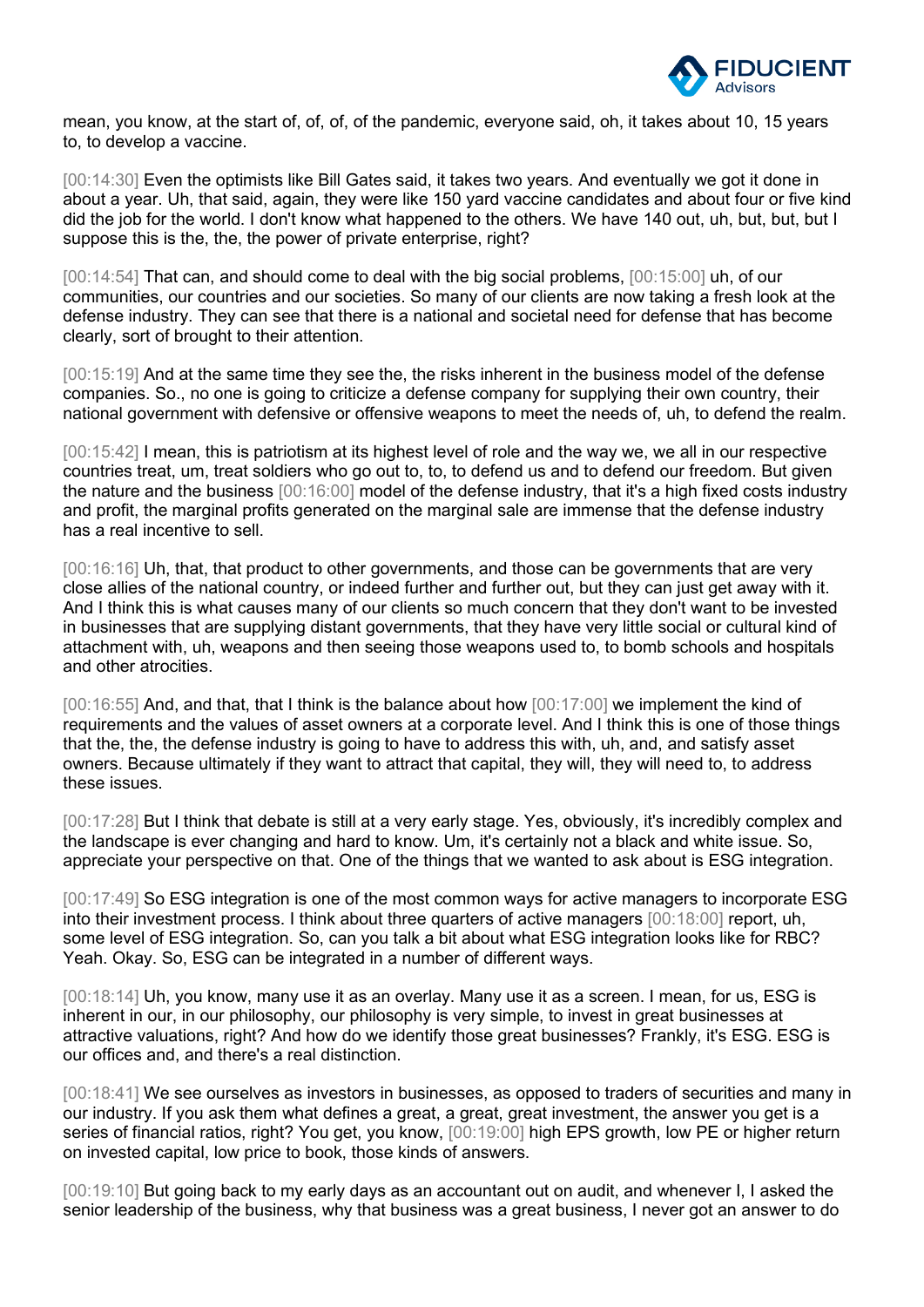

with the financial metric. It was always, it's our business model. It's our people, it's our relationship with our employees.

[00:19:29] It's the way we delight our customers. It's the way the loyalty of our suppliers. It's the support we get from our community. It's our brand, it's our reputation. It's these sorts of things that define a great business. And as you can see, many of these are really ESG issues. They are, well, it's certainly the E and the S right, just say, it's, it's all about society.

[00:19:54] It's about employees. It's about customers. It's about suppliers. It's about regulators, [00:20:00] about community. It's about your safety and maintenance and how you look after the environment around you. And these things define a great business. Great businesses then go on to have great commercial success. So they get more customers, more contracts, and that leads to more.

[00:20:18] Great financial success, which is greater revenues and cash flows and margins and earnings and EPS and all of that. And that leads great share price performance, but that's the order of causality. Great businesses have these great extra financial ESG characteristics that drive great commercial success and drive great financial success.

[00:20:46] That drives great share price success. So for us, we look at ESG as, as a, uh, as, as, as an alpha source, it helps us identify great businesses that will be [00:21:00] successful in, in the future. And, uh, you know, we, we look for businesses that create these extra financial assets. Think of that as, I'll give you a very simple example.

[00:21:12] Think of a business that is investing in the future. Investing in R&D costs money. Your shortterm profits are, are lower and not only are your short-term profits low, but your margins are lower. Your return on invested capital is lower, but that R&D is what is going to sustain you in the future in the next 3, 5, 10, 15 years.

[00:21:39] Alternatively, there are businesses that, and we see this all the time, that cut R&D to, to meet short-term earnings targets. In our view, all that is doing is borrowing from the future. You're creating a, a liability really that is not on your balance sheet in any way, shape or form, but you [00:22:00] are borrowing from the future and that cutting of R&D.

[00:22:05] To the extent that you've got R&D, your profits are higher, your margins are better. Your cash flows are better, and your return on invested capital is better. And that may make this business look, look wonderful, especially in a long cycle business that has, eight, 10 years cycles. Uh, the first few years, you know, these businesses might look great.

[00:22:25] And, and if you take a purely financial view to, to these businesses, you say that's fantastic. What a great CEO. But in the long run, this is a much less valuable business because it just won't have new products and their customers will be terribly disappointed and will ultimately be, will look for different suppliers.

[00:22:46] So hopefully that gives you an idea that the way we think about ESG, we integrate it into our, I mean, it is, it is the source of our ideas, is a source of [00:23:00] investing, and the source of our returns. Habib, just to unpack that a little bit more, and we're not looking for a specific stock recommendation here, but I think of energy or autos.

[00:23:14] And if you think of a company like Tesla, right? With, with really groundbreaking initiatives and such, but then you talked about established mature companies and you certainly have many of those in the automobile sector. How do you assess, and maybe more so, is it possible for some of these established entities to really evolve?

[00:23:39] Maybe they weren't first mover in EV, but with their established frameworks and such, can they evolve and really have a common role on a go-forward basis, and be it electronic vehicles or other areas? Yes, of course they can evolve. And the reality, Bob, is that when you look back at [00:24:00] history, and we spend a lot of time doing this, it's fair to see very few incumbents.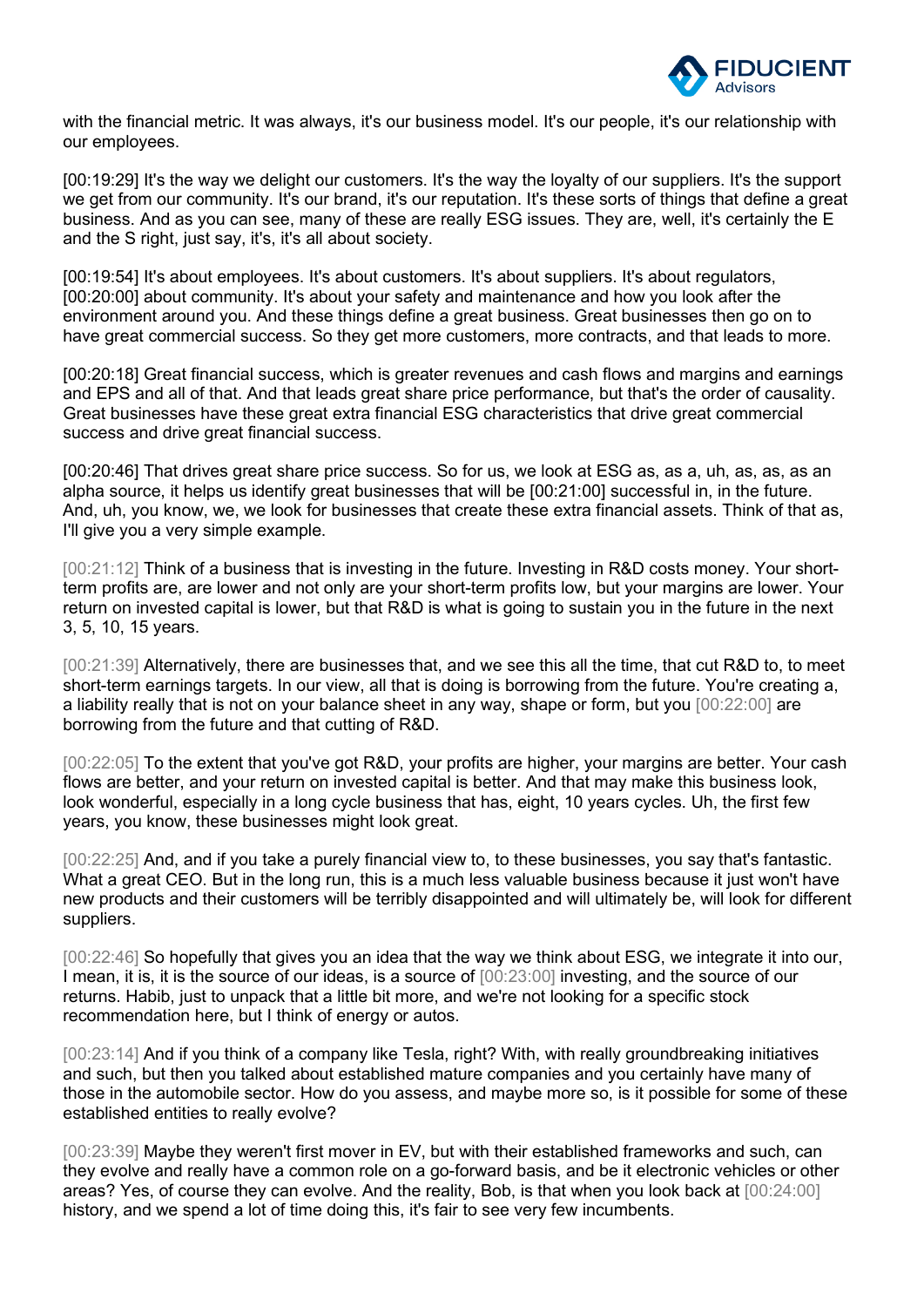

[00:24:06] You know, that were leaders in, in the, uh, in the industries at that and where the industry faces a discontinuity, very few of the previous leaders, uh, go on to be successful in the next generation. So, I think that is, that is fair to say that that the odds are against them. And, and hence, it's fair to have a degree of skepticism.

[00:24:30] But, eh, that's not to say that that is impossible. We have seen companies turn around, we have seen companies reinvent themselves. Uh, there, there are, I mean, you know, let's not forget companies like Apple where leaders, they then went downhill. Got it, got the whole Steve Jobs back and reinvented themselves.

[00:24:55] Uh, you know, IBM, I'm old enough to remember. IBM really reinvented itself a few times. [00:25:00] Microsoft, arguably people said, had missed the cloud. They caught up fairly rapidly, the number two player in cloud today and so on. So I think there are plenty of examples of businesses being able to reinvent themselves.

[00:25:17] It comes from management having a long-term time horizon and being prepared to make some really tough decisions. Uh it's not easy. I will be the first to, to say, uh, I mean, it was easy, many would have done so. Uh, when you look at the history of, of any industry, uh, I mean, just look at the internet, right?

[00:25:43] I mean, you know, it started off with, um, I dunno, Netscape and AOL and Yahoo and Google, you know, I mean like each stage in that process, AOL the terminal, uh, you know, in sort of 2000, I remember AOL [00:26:00] was the leader. They had the most engineers, they had the biggest brand, the most customers, the biggest R and D budget.

[00:26:07] And yet Yahoo came along and superseded them and then Yahoo were in that position. And then Google came along and superseded them. So, no one has the, the entitlement to, to be at the top of the pile in any industry forever. But that's not to say that companies cant reinvent themselves. And there are many examples across many sectors that have reinvented themselves.

[00:26:35] So one of the biggest challenges within the ESG space is lack of consistency of ESG data. So there are no universal reporting requirements. There's very low correlation of ESG scores between data providers. How do you at RBC handle this issue and more broadly speaking, do you see an industry solution somewhere on the horizon? [00:27:00]

[00:27:00] You know, there is such a proliferation of different ESG data providers and data standards. And I think we will get some, uh, consistency there. And again, it's, it's a sort of an alphabet soup of acronyms, you know, whether it's science-based targets or TCFD and Saxby, and it looks like we are going to get some.

[00:27:24] Standardization in, particularly in terms of carbon reporting and things like that. But that said, I think this is a, this will always be an area that requires judgment and expertise. These are long horizon issues where it's very easy to make a commitment and to have a lovely website and, uh, a great report, uh, with lots of targets and lots of lovely words and pictures of kids running around in Meadows and so on and so forth.

[00:27:58] But with very [00:28:00] little substance behind it, it's all in the execution. So, I think as far as investors are concerned, we will, we, we need better information that obviously makes life easier, but we also have to accept that what we are trying to assess is, in many senses, the personality of a business and the intentionality of that business, what is this business really trying to achieve?

[00:28:30] Are they just trying to achieve short-term gains and tell us investors and the rating agencies and the whole ESG community, you know, tell them what we want to hear, get, you know, get, get us off their back so that they can carry on with the short term profit maximization? Or are they really after longterm value creation and, and there's a real difference between value extraction and value creation.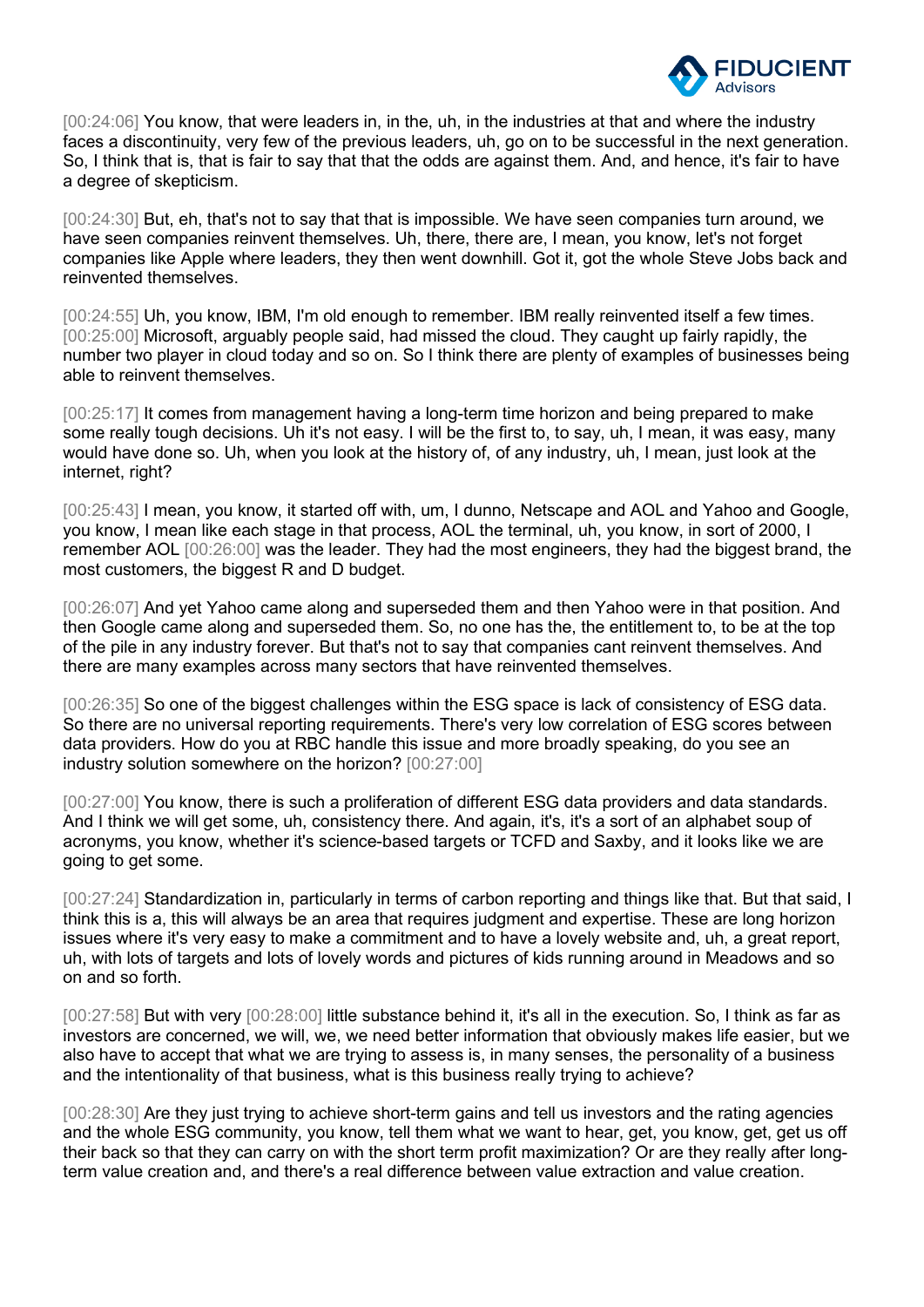

[00:28:58] And I think this is, for [00:29:00] us, what we, as investors need to evaluate. We need to evaluate intentionality. We need to evaluate purpose. We need to evaluate culture. And this is hard. We have to talk to lots of different people and formulate judgements. These will always be judgments. We will not be right.

[00:29:20] We will make mistakes along the way. After all, management teams are very skilled. You don't get to be a CEO of a global company by, uh, by not being a good presenter. You know, you, you are, you have convinced, you have great presentation skills. You have lots of resources behind you, and you're able to put together a great story for us.

[00:29:46] It is not about what good happened, might happen. What they want you to think is going to happen, but what is most likely going to happen? And that, those are judgments that we as investors cannot shy [00:30:00] away from. So, I think the data will improve. The information will improve, but it will never be completed.

[00:30:10] We are always going to be required to make judgements about the future. And that is about assessing management and the intentionality. That's a key part of it. Absolutely. Well Habib, thank you so much. Do you have any final thoughts that you wanted to share with the listeners or if folks want to learn more about you or more about RBC, where might they go to do that?

[00:30:35] Sure. Well, I think in terms of final thoughts, I mean, one, one thing I do think is going to be very important for the next decade or so is, and that is human capital management. I mean, if, if it wasn't always important, but now with the labor shortage, human capital management up to recently was considered, you know, for IT engineers and [00:31:00] programmers and coders and, and all of that.

[00:31:03] But this phenomena has spread to nurses, to teachers, to doctors, to hospitality workers, to delivery drivers and so on. What is going to differentiate, and in my view, a business's ability to meet the needs of its customers and is going to be able to attract and retain employees and to motivate employees.

[00:31:32] That is going to be a real challenge. Uh, the, the days of treating labor as a factor of production that you have to pay the minimum amount to, to attract the marginal hour. Those days are over. It's about loyal workers who are going to be with you for, for the long haul, who are going to build up expertise and satisfy your customers and your clients.

[00:31:56] I think that's going to become a big issue and it's going to become a [00:32:00] big differentiating factor for those businesses that succeed and fail. Sorry. So that was just, just me as an investor. That is, that is something that is, uh, has really been capturing our thoughts recently. To find out more about us, um, global.RBCgam.com, our website, uh, there's quite a lot of information out there, otherwise connect via LinkedIn.

[00:32:27] And we'd love to hear from you. Well, Habib, thank you so much. These are so complex and nuanced topics and you have shared such thoughtful perspectives and we really appreciate your time and your expertise. So thank you so much for joining us. It's a pleasure. Thanks for having me. Thanks so much happy. That was really terrific.

[00:32:46] And we'll include all of that information in the show notes. And frankly, on this topic of ESG, Fiducient just released our guide to mission-aligned investing, our own Devon Francis coauthored that guide. And it's an absolutely wonderful [00:33:00] resource that provides an extensive overview of our approach to helping clients align their assets with their values.

[00:33:07] And frankly, what to keep in mind as investors explore the landscape of ESG. We'll include that in the show notes as well. So to all you good stewards, thanks for investing time to help your nonprofits prosper. We'll connect with you soon on the next episode. Thank you for listening to the Nonprofit Investment Stewards podcast.